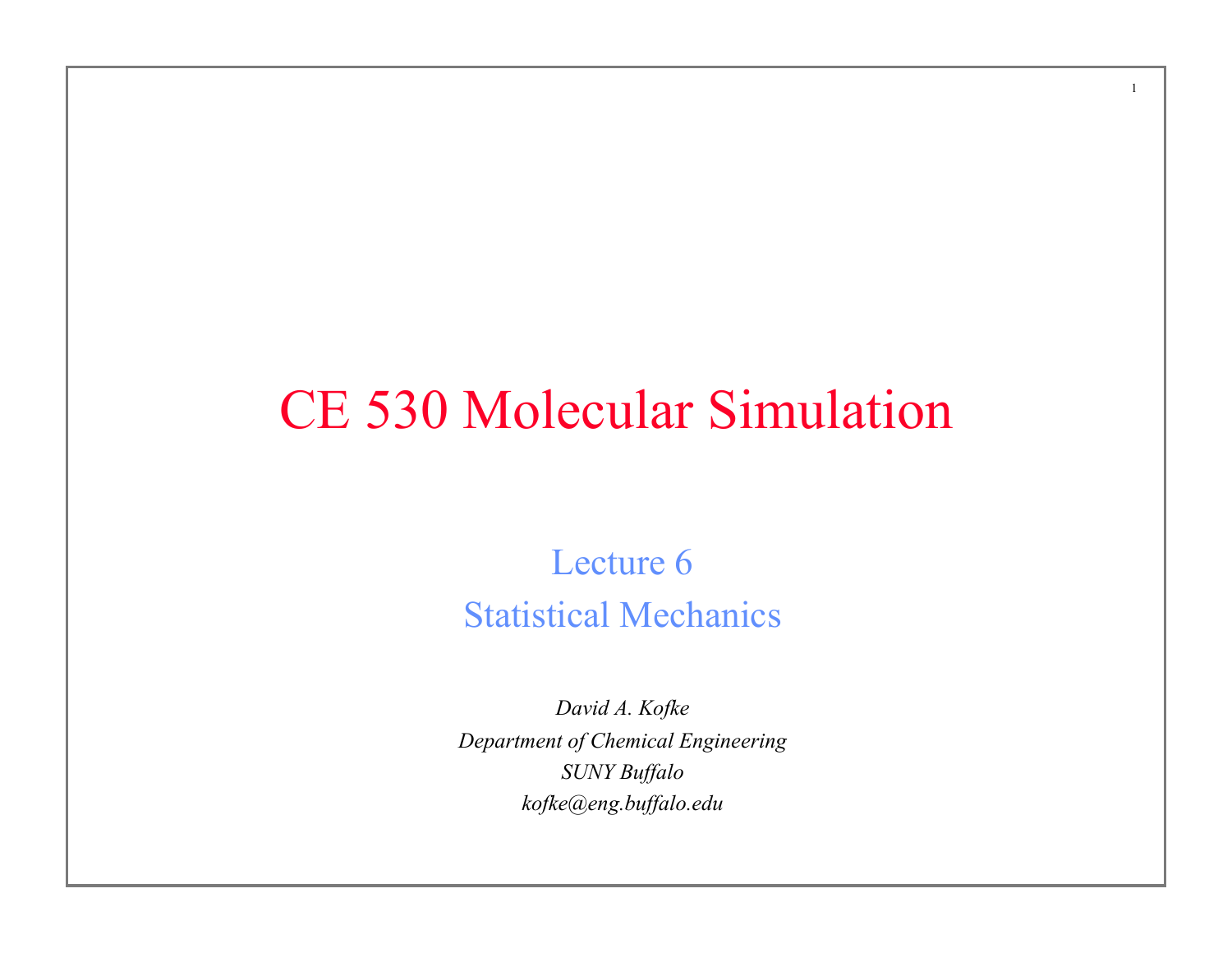#### Statistical Mechanics

 $\mathfrak{D}$ 

O Theoretical basis for derivation of macroscopic behaviors from microscopic origins

¡ Two fundamental postulates of equilibrium statistical mechanics

- *microstates of equal energy are equally likely*
- *time average is equivalent to ensemble average*
- ¡ Formalism extends postulates to more useful situations
	- *thermal, mechanical, and/or chemical equilibrium with reservoirs*  systems at constant T, P, and/or m
	- *yields new formulas for probabilities of microstates*  derivation invokes thermodynamic limit of very large system
- O Macroscopic observables given as a weighted sum over microstates
	- *dynamic properties require additional formalism*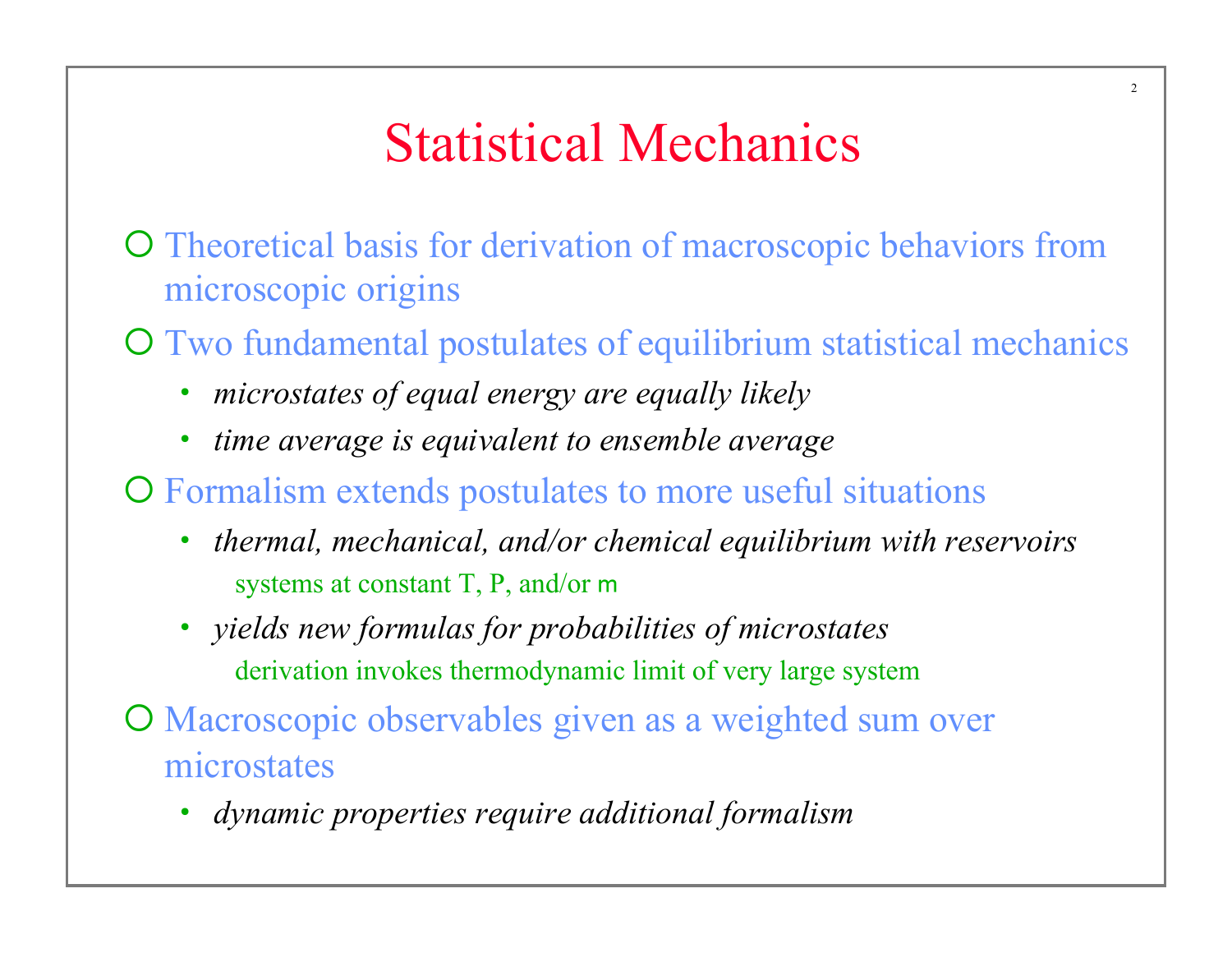#### Ensembles

3

#### **O** Definition of an ensemble

- *Collection of microstates subject to at least one extensive constraint*  "microstate" is specification of all atom positions and momenta fixed total energy, total volume, and/or total number of molecules unconstrained extensive quantities are represented by full range of possible values
- *Probability distribution π describing the likelihood of observing each state, or the weight that each state has in ensemble average*
- O Example: Some members of ensemble of fixed N

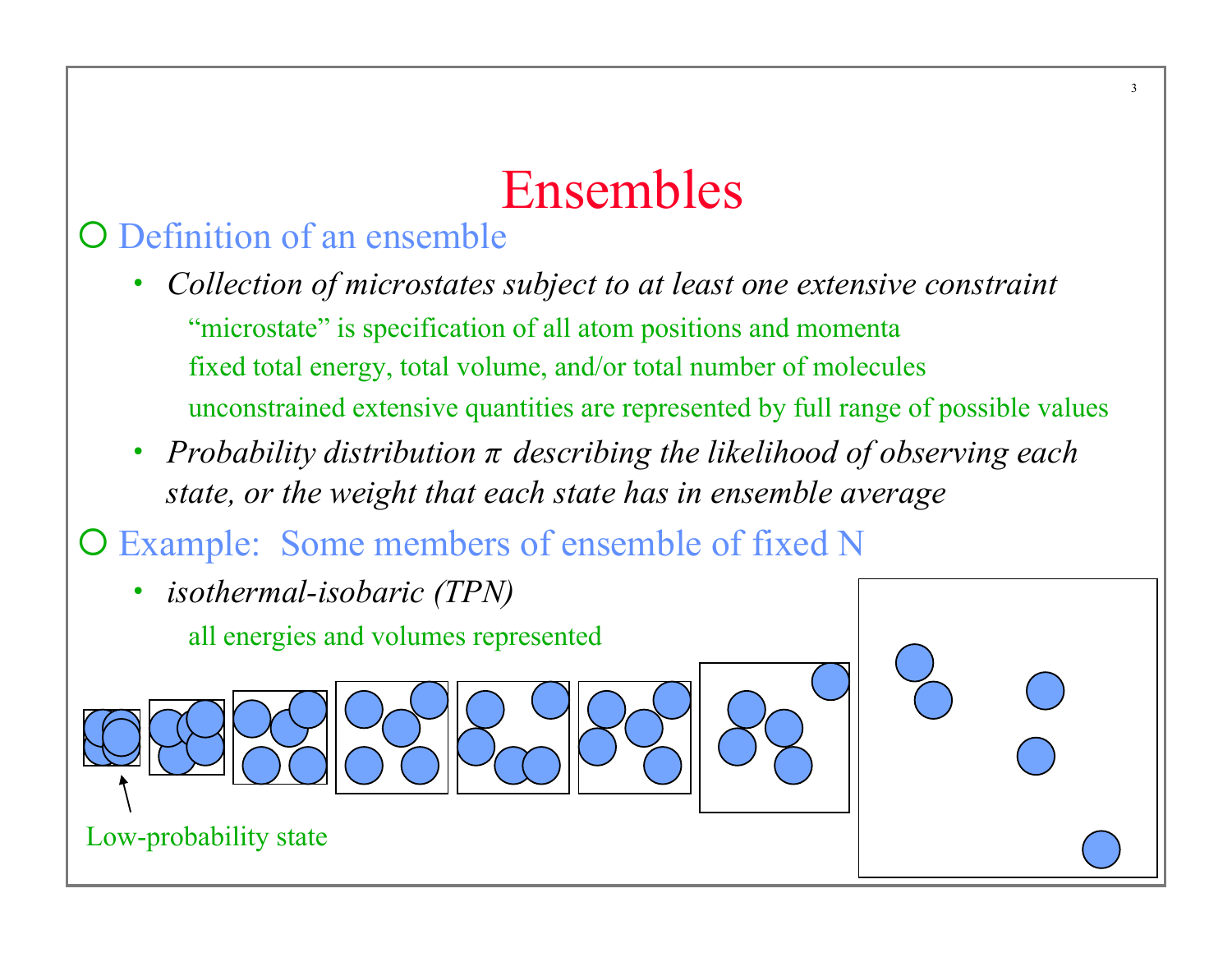# Commonly Encountered Ensembles

| Name                                            | All states of:                       | <b>Probability distribution</b>                             | Schematic                |
|-------------------------------------------------|--------------------------------------|-------------------------------------------------------------|--------------------------|
| Microcanonical<br>(EVN)                         | given EVN                            | $\pi_i = \frac{1}{\Omega}$                                  |                          |
| Canonical<br>(TVN)                              | all energies                         | $\pi(E_i) = \frac{1}{O} e^{-\beta E_i}$                     |                          |
| Isothermal-isobaric   all energies and<br>(TPN) | volumes                              | $\pi(E_i, V_i) = \frac{1}{\Lambda} e^{-\beta (E_i + PV_i)}$ | $Q_{\Omega}$<br>$\Theta$ |
| Grand-canonical<br>$(TV\mu)$                    | all energies and<br>molecule numbers | $\pi(E_i, N_i) = \frac{1}{\pi} e^{-\beta(E_i + \mu N_i)}$   | $\circ$                  |

Note:  $\beta = 1/kT$ 

4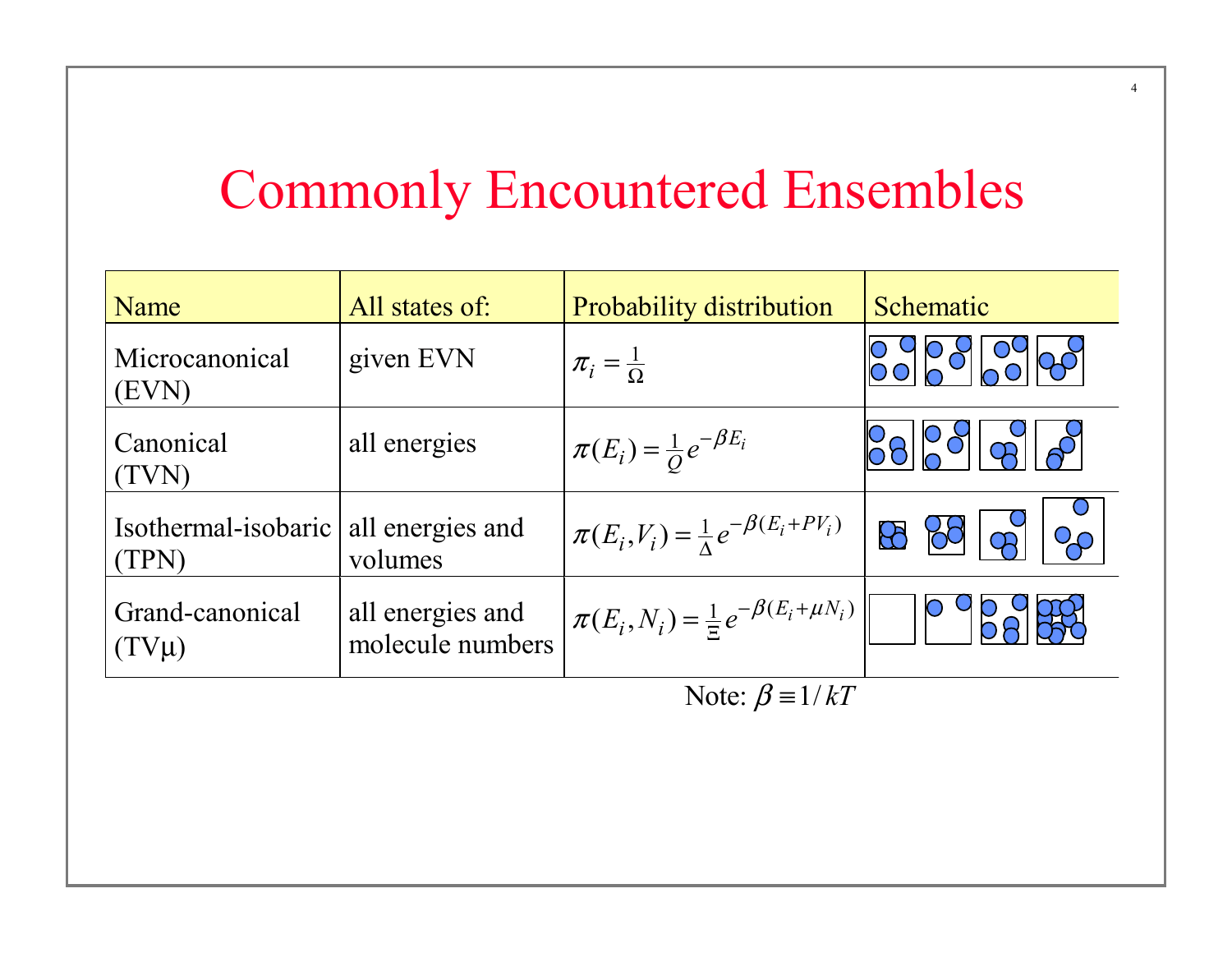#### Partition Functions

5

¡ The normalization constants of the probability distributions are physically significant

- *known as the partition function*
- *relates to a corresponding free energy, or thermodynamic potential, via a bridge equation*

| Ensemble            | Thermodynamic<br>Potential | <b>Partition Function</b>                   | <b>Bridge Equation</b>           |
|---------------------|----------------------------|---------------------------------------------|----------------------------------|
| Microcanonical      | Entropy, S                 | $\Omega = \sum 1$                           | $S/k = \ln \Omega(E, V, N)$      |
| Canonical           | Helmholtz, A               | $Q = \sum e^{-\beta E_i}$                   | $-\beta A = \ln Q(T, V, N)$      |
| Isothermal-isobaric | Gibbs, G                   | $\Delta = \sum e^{-\beta (E_i + PV_i)}$     | $-\beta G = \ln \Delta(T, P, N)$ |
| Grand-canonical     | Hill, $L = -PV$            | $\Xi = \sum_{i} e^{-\beta (E_i - \mu N_i)}$ | $\beta PV = \ln \Xi(T, V, \mu)$  |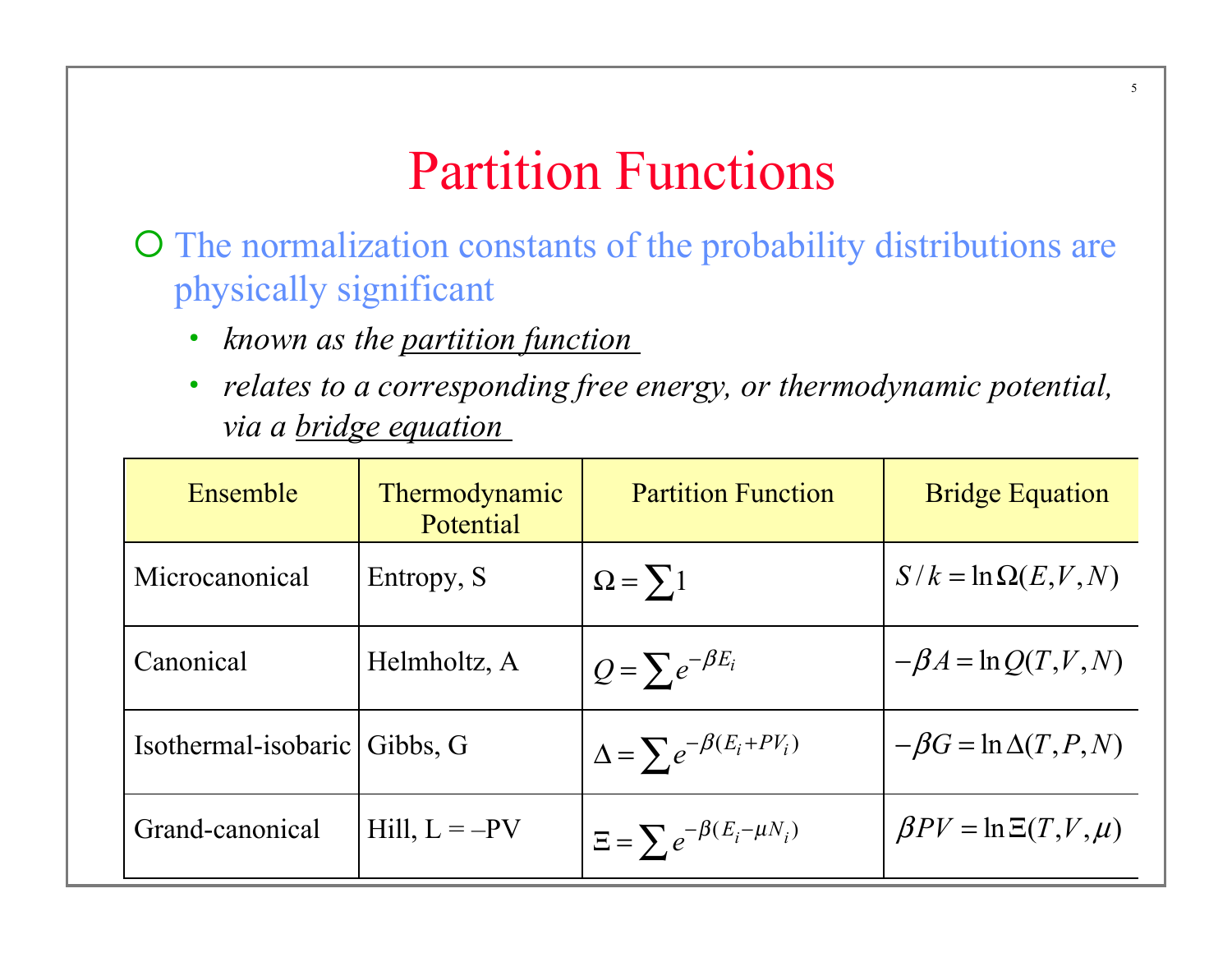#### Ensemble and Time Averaging

O Configuration given by all positions and momenta

• *"phase space"*  $(p^N, r^N) \in \Gamma$ 

 $r<sup>N</sup>$  shorthand for "positions of all N atoms"

over initial

conditions

- $\overline{O}$  Configuration variable  $A(r^N,p^N)$
- O Ensemble average
	- *Weighted sum over all members of ensemble*
	- *In general*  $\langle A \rangle = \sum A_i \pi_i$
	- *For example, canonical ensemble, classical mechanics:*

$$
\langle A \rangle = \frac{1}{Q} \frac{1}{h^{3N} N!} \int dp^N \int dr^N A(p^N, r^N) e^{-\beta E(p^N, r^N)}
$$

#### O Time average

• *Sum over all states encountered in dynamical trajectory of system* 

$$
\overline{A} = \lim_{t \to \infty} \frac{1}{t} \int_{0}^{t} A\left(p^{N}(t), r^{N}(t); p^{N}(0), r^{N}(0)\right) dt'
$$
 Solving the solution.

Given by equations of motion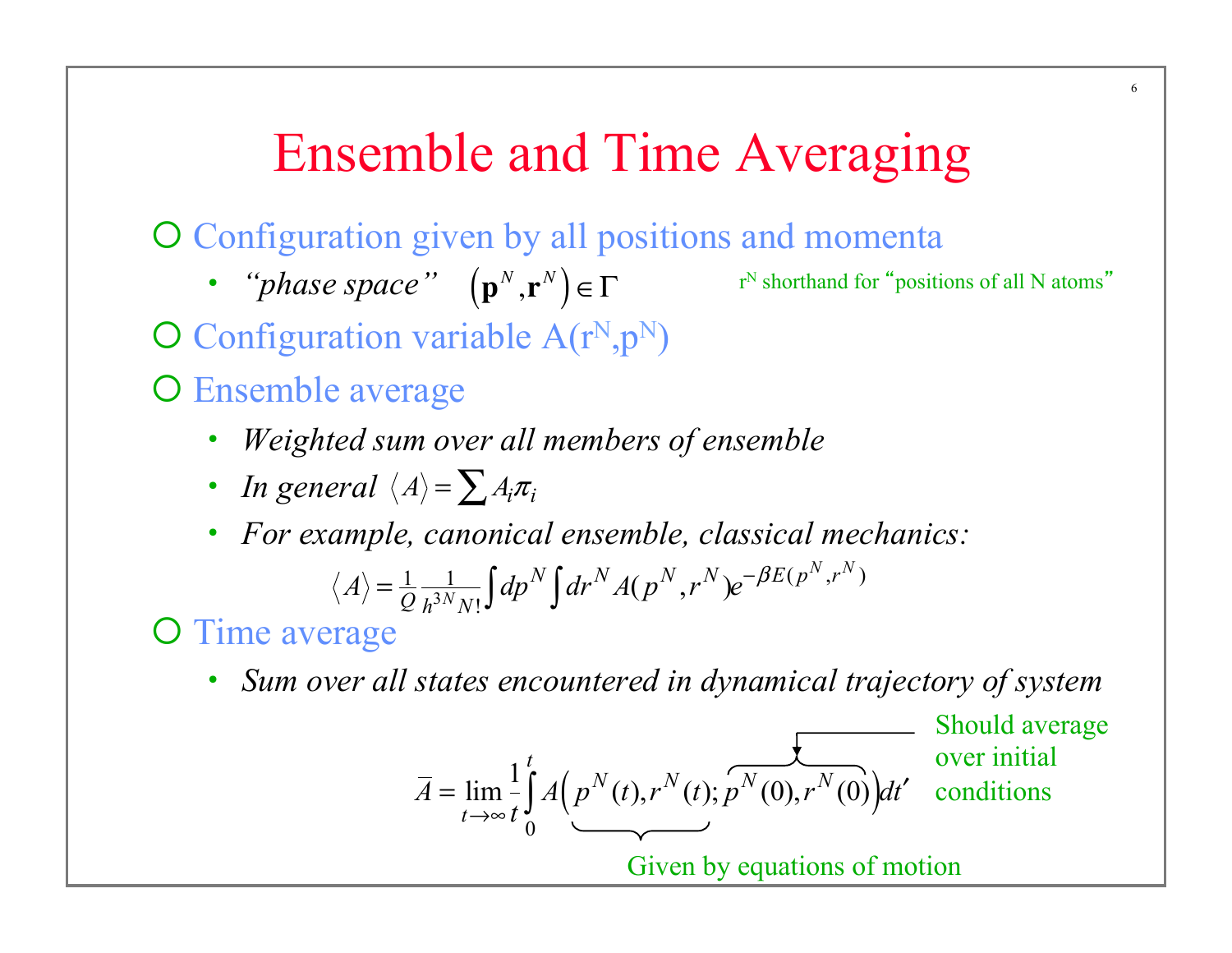# **Ergodicity**

7

O If a time average does not give complete representation of full ensemble, system is non-ergodic

- *Truly nonergodic: no way there from here*
- *Practically nonergodic: very hard to find route from here to there*



- ¡ Term applies to any algorithm that purports to generate a representative set of configurations from the ensemble
- $\overline{O}$  Click here for an applet describing ergodicity.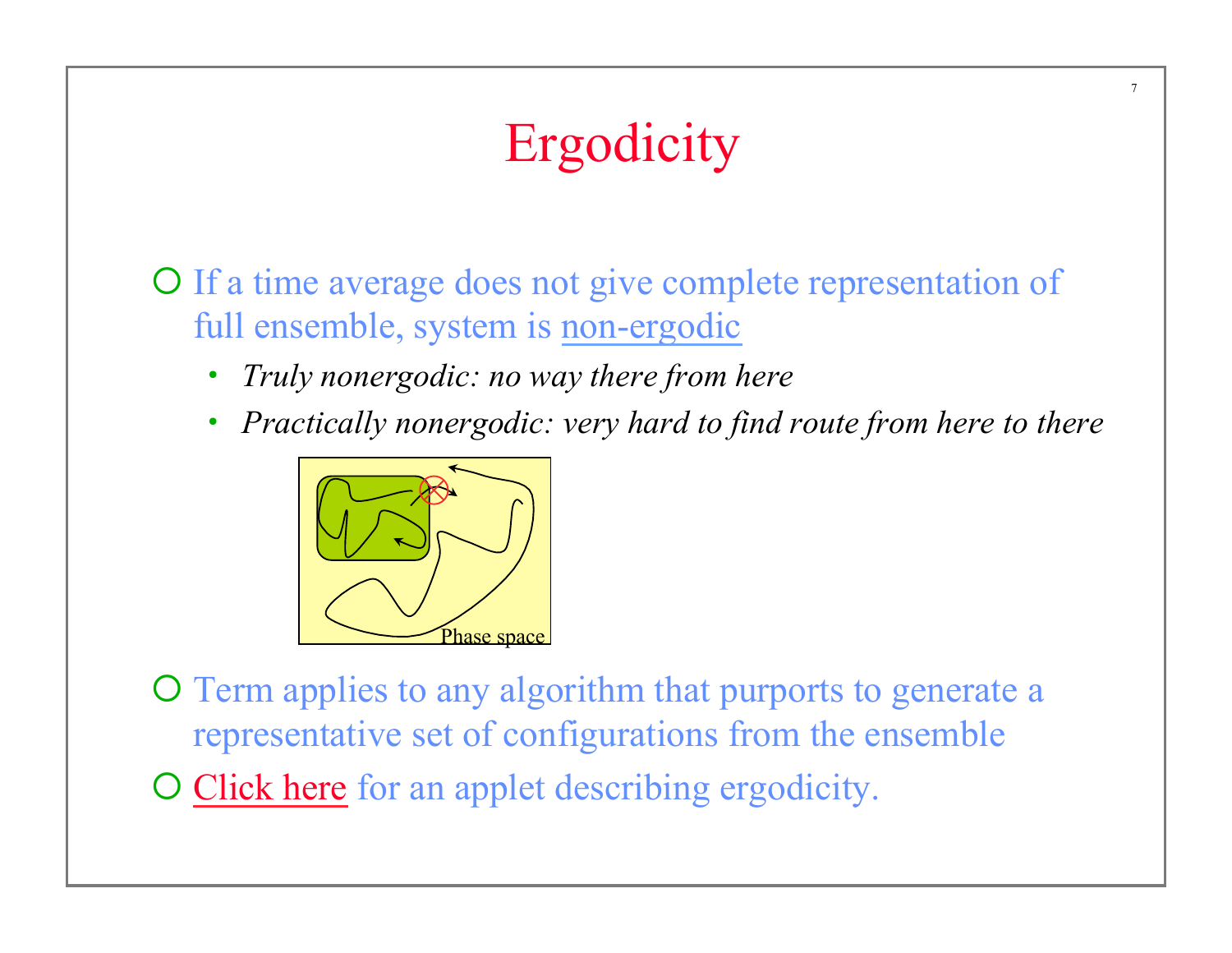#### Separation of the Energy

¡ Total energy is sum of kinetic and potential parts

•  $E(p^N, r^N) = K(p^N) + U(r^N)$ 

O Kinetic energy is quadratic in momenta

• 
$$
K(p^N) = \sum_i p_i^2 / 2m_i
$$

¡ Kinetic contribution can be treated analytically in partition function 2 3 3 3  $\int d\mathbf{n}^N e^{-\beta \sum p_i^2/2m} \int d\mathbf{r}^N e^{-\beta U(r^N)}$ !  $\frac{1}{1}$   $\int d\mathbf{r}^N e^{-\beta U(r^N)}$ ! 1 *N i N N N N*  $N_e - \beta \sum p_i^2 / 2m \int_{\partial x} N_e - \beta U(r)$  $h^{3N}N$  $N_{\alpha}$ - $\beta U(r)$ *N N*  $Q = \frac{1}{h^{3N} N!} \int dp^N e^{-\beta \sum p_i^2/2m} \int dr^N e^{-\beta \epsilon}$  $dr^{\prime \prime}e$ *Z*  $-\beta$ Λ Λ = = ∫ 2 *h* <sup>π</sup>*mkT*  $\Lambda =$ thermal de Broglie wavelength configuration integral

 $\overline{O}$  And it drops out of position averages  $\frac{1}{N_N}\frac{1}{N!}\!\int\!dr^N A(r^N)e^{-\beta U(r^N)}$ *N N*  $A\rangle = \frac{1}{Z_N} \frac{1}{N!} \int dr^N A(r^N) e^{-\beta U(r)}$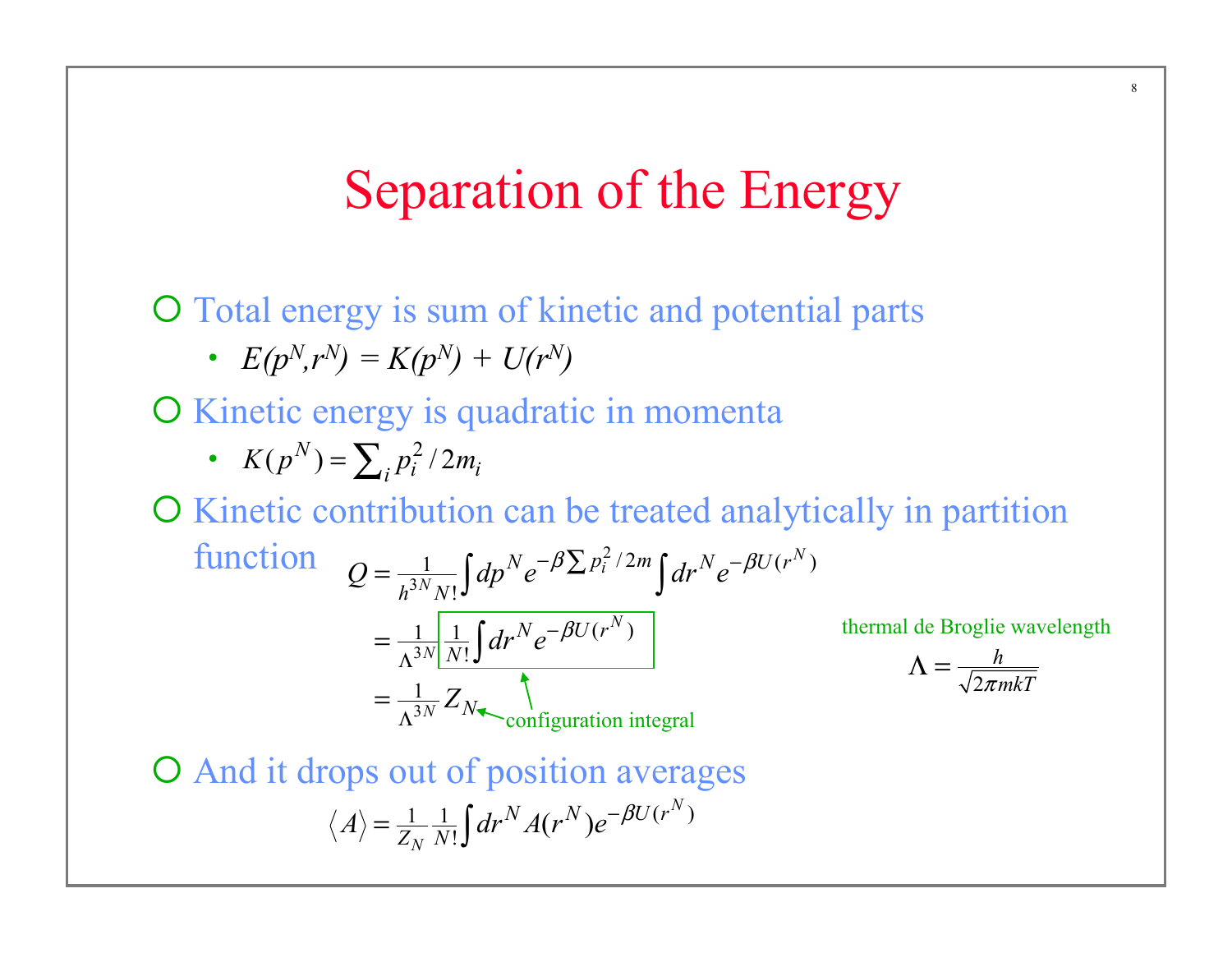#### Simple Averages 1. Energy

#### O Average energy

$$
\langle E \rangle = \frac{1}{Q} \frac{1}{h^{3N} N!} \int dp^N \int dr^N E(p^N, r^N) e^{-\beta E(p^N, r^N)}
$$

O Note thermodynamic connection

$$
\langle E \rangle = -\frac{\partial \ln Q}{\partial \beta} = \frac{\partial (A/kT)}{\partial (1/kT)} = E_{\text{internal}}
$$

definition of Q; calculus bridge equation Gibbs-Helmholtz equation

#### O Average kinetic energy

$$
\langle K \rangle = \frac{1}{h^{3N}} \int dp^N \sum \frac{p_i^2}{2m} e^{-\beta \sum p_i^2 / 2m}
$$

3  $=\frac{3}{2}NkT$ Equipartition of energy: kT/2 for each degree of freedom

O Average potential energy

$$
\langle U \rangle = \frac{1}{Z_N} \frac{1}{N!} \int dr^N U(r^N) e^{-\beta U(r^N)}
$$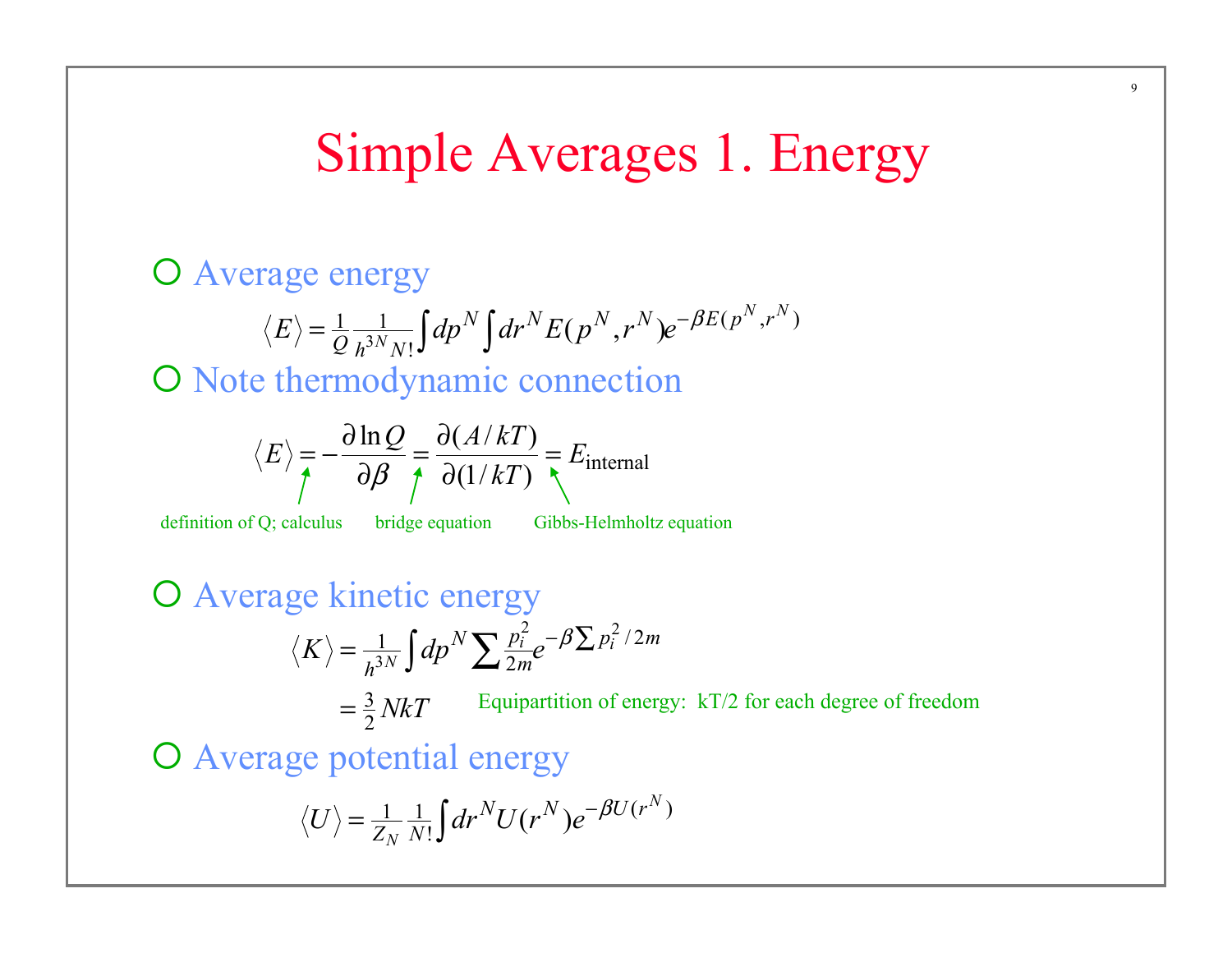#### Simple Averages 2. Temperature

- O Need to measure temperature in microcanonical ensemble (NVE) simulations
- O Define instantaneous kinetic temperature

$$
T = \frac{1}{3Nk} \sum p_i^2 / m
$$

More generally, divide by number of molecular degrees of freedom instead of 3N

O Thermodynamic temperature is then given as ensemble average

 $T = \langle T \rangle$ 

 $\overline{O}$  Relies on equipartition as developed in canonical ensemble O A better formulation has been developed recently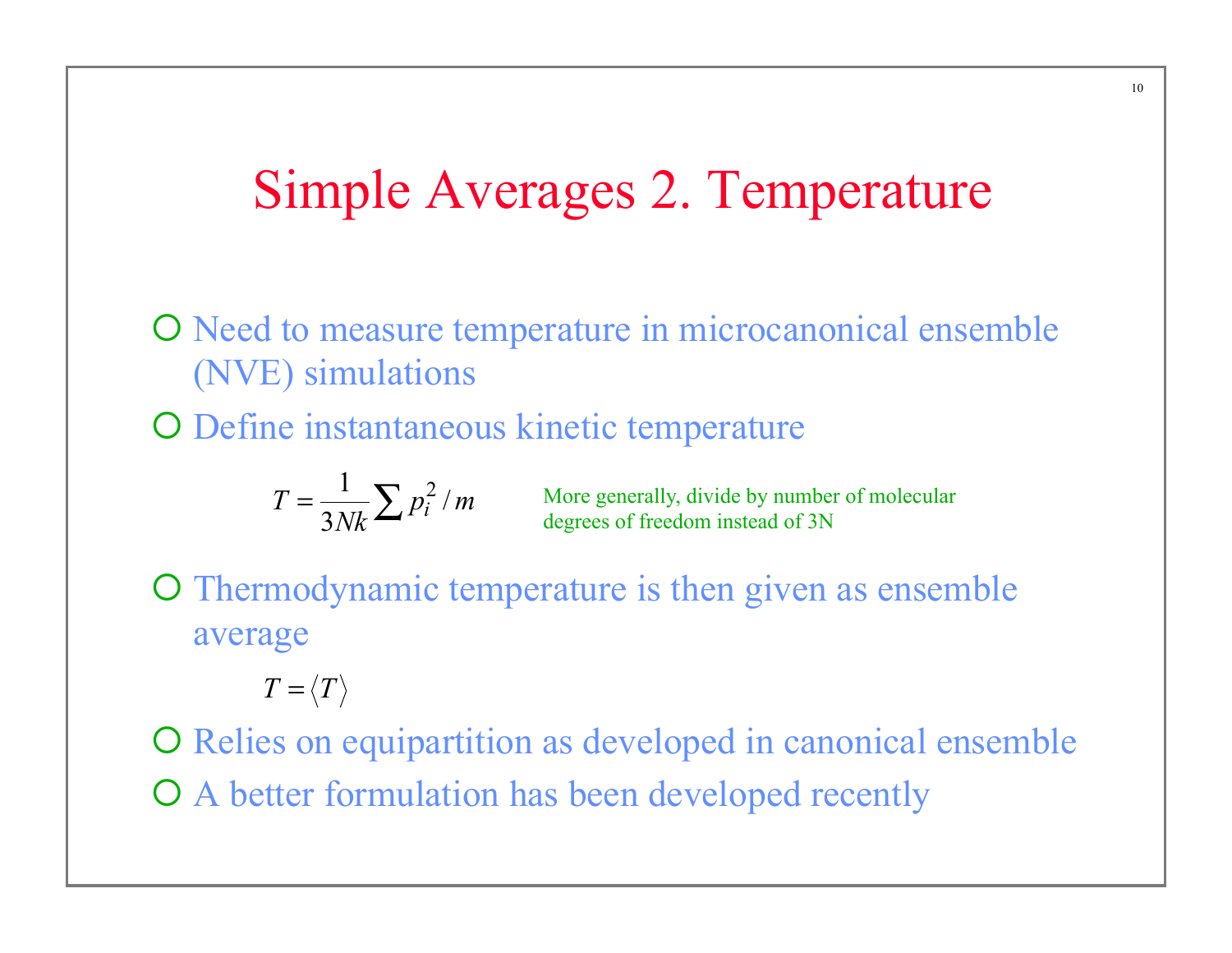**Simple Averages 3a. Pressure**  
Of from thermodynamics and bridge equation  

$$
P = -\left(\frac{\partial A}{\partial V}\right)_{T,N} = kT \frac{\partial}{\partial V} \ln \left[\frac{1}{N!} \int dr^N e^{-\beta U(r^N)}\right]
$$

O Volume appears in limits of integration

• *Scale coordinates to move volume dependence into the potential* 

$$
s_k \equiv r_k / L \qquad \begin{array}{l} r \in (0, L) \\ s \in (0, 1) \end{array} \qquad U(r_{1x}, r_{1y}, \dots, r_{Nz}) = U(Ls_{1x}, Ls_{1y}, \dots, Ls_{Nz}) = U((Vs)^N)
$$
\n
$$
P = kT \frac{\partial}{\partial V} \ln \left[ \frac{V^N}{N!} \int ds^N e^{-\beta U((Vs)^N)} \right] \qquad \begin{array}{l} \n\text{if } V = L^3 \\ \n\text{if } V = L^4 \\ \n\end{array} \qquad \begin{array}{l} \n\text{if } V = L^3 \\ \n\text{if } V = L^4 \\ \n\end{array} \qquad \begin{array}{l} \n\text{if } V = L^4 \\ \n\text{if } V = L^4 \\ \n\end{array} \qquad \begin{array}{l} \n\text{if } V = L^4 \\ \n\text{if } V = L^4 \\ \n\end{array}
$$

• *L-derivative of U is related to force* 

$$
\frac{\partial}{\partial L}U((sL)^{N}) = \sum \frac{\partial(s_{k}L)}{\partial L} \frac{\partial U}{\partial(s_{k}L)} = -\frac{1}{L} \sum r_{k}f_{k}
$$

11

O Result

$$
P = \frac{NkT}{V} + \frac{1}{3V} \left\langle \sum_{\text{pairs } i,j} \vec{r}_{ij} \cdot \vec{f}_{ij} \right\rangle
$$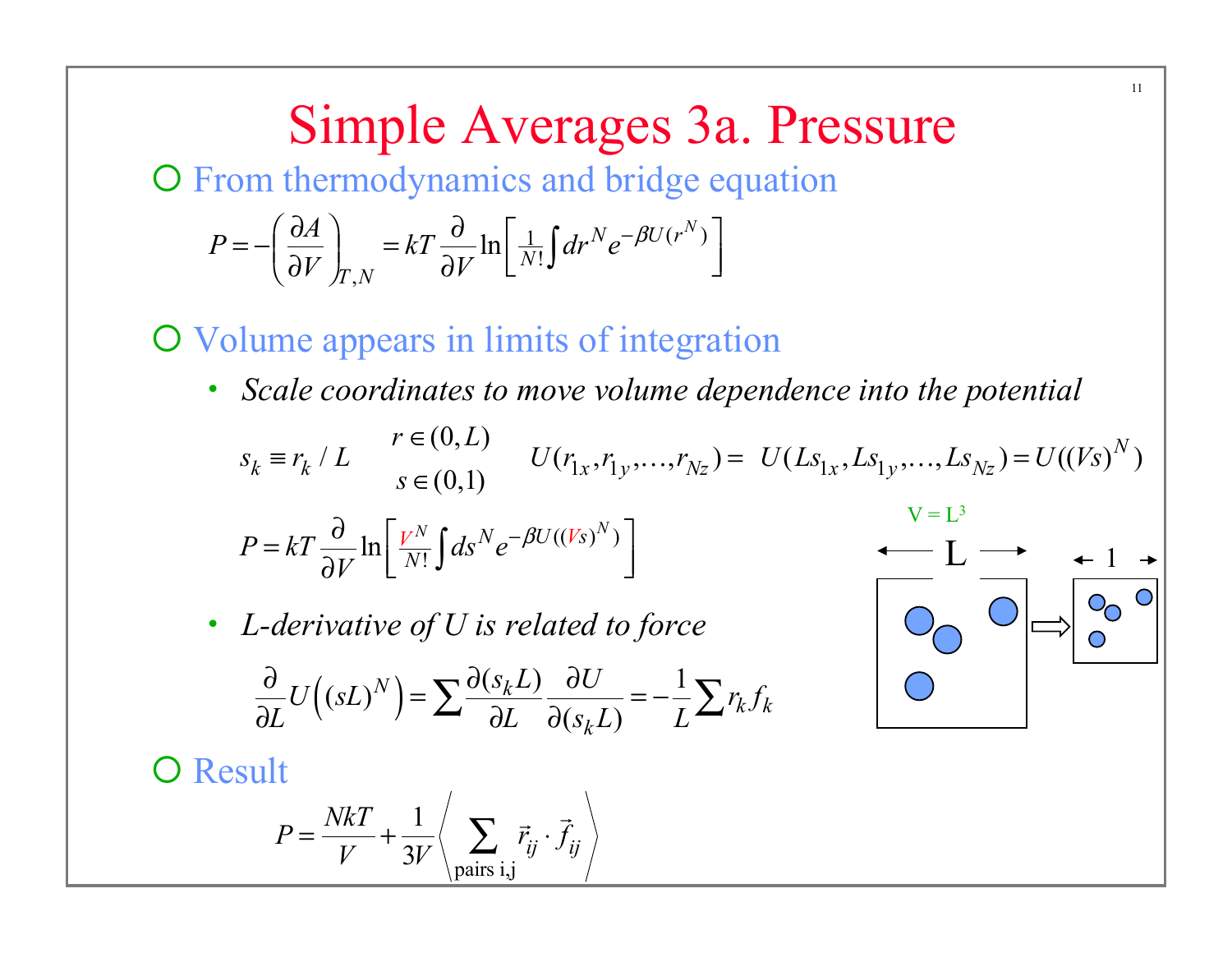### Simple Averages 3b. Hard-Sphere Pressure

O Force is zero except at collision O Time integration of virial over instant of collision is finite

 $\mathfrak{D}$ 

• *contribution over instant of collision* 

$$
\vec{r}_{12} \cdot \vec{f}_{12} dt = \vec{r}_{12} \cdot \Delta \vec{p}
$$

$$
= \frac{2m_1m_2}{m_1 + m_2} \vec{v}_{12} \cdot \vec{r}_1
$$

O Pressure is sum over collisions

 $\overrightarrow{u}$ 

$$
P = \frac{NkT}{V} + \frac{1}{3V} \frac{1}{t_{\text{sim}}}\sum_{\text{collisions}} m_R \vec{v}_{12} \cdot \vec{r}_{12}
$$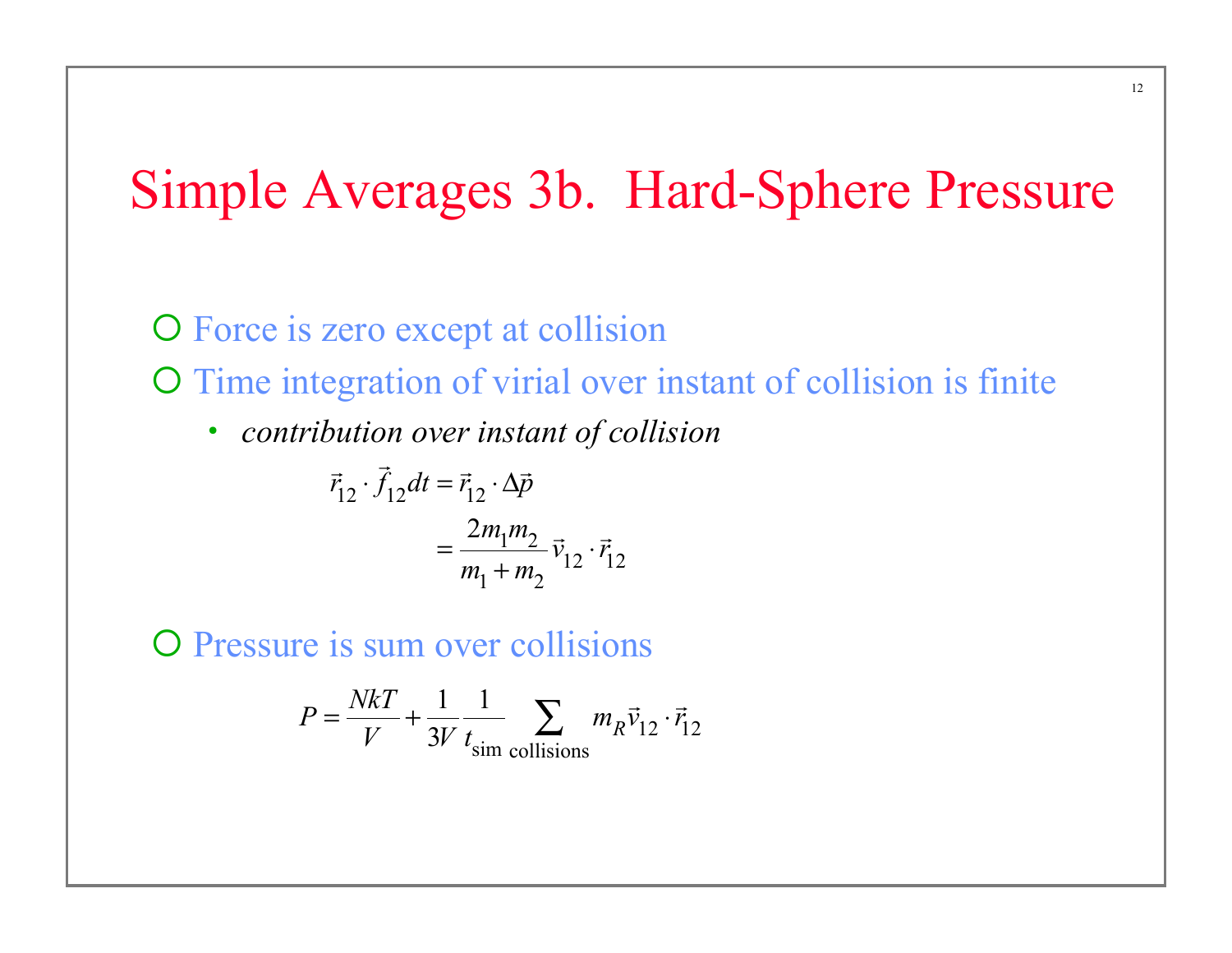#### Simple Averages 4. Heat Capacity

¡ Example of a "2nd derivative" property

$$
C_{v} = \left(\frac{\partial E}{\partial T}\right)_{V,N} = -k\beta^{2} \left(\frac{\partial^{2}(\beta A)}{\partial \beta^{2}}\right)_{V,N}
$$

$$
= -k\beta^{2} \frac{\partial}{\partial \beta} \frac{1}{Q(\beta)} \int dr^{N} dp^{N} E e^{-\beta E}
$$

O Expressible in terms of fluctuations of the energy

$$
C_{v} = k\beta^{2}\left[\left\langle E^{2}\right\rangle - \left\langle E\right\rangle^{2}\right]
$$

Note: difference between two  $O(N^2)$ quantities to give a quantity of O(N)

,

O Other 2nd-derivative or "fluctuation" properties

• *isothermal compressibility*  1 *T T N V*  $V \left\{ \right. \partial P$  $\kappa_r = -\frac{1}{\omega} \left( \frac{\partial V}{\partial r} \right)^2$  $=-\frac{1}{V}\left(\frac{\partial V}{\partial P}\right)$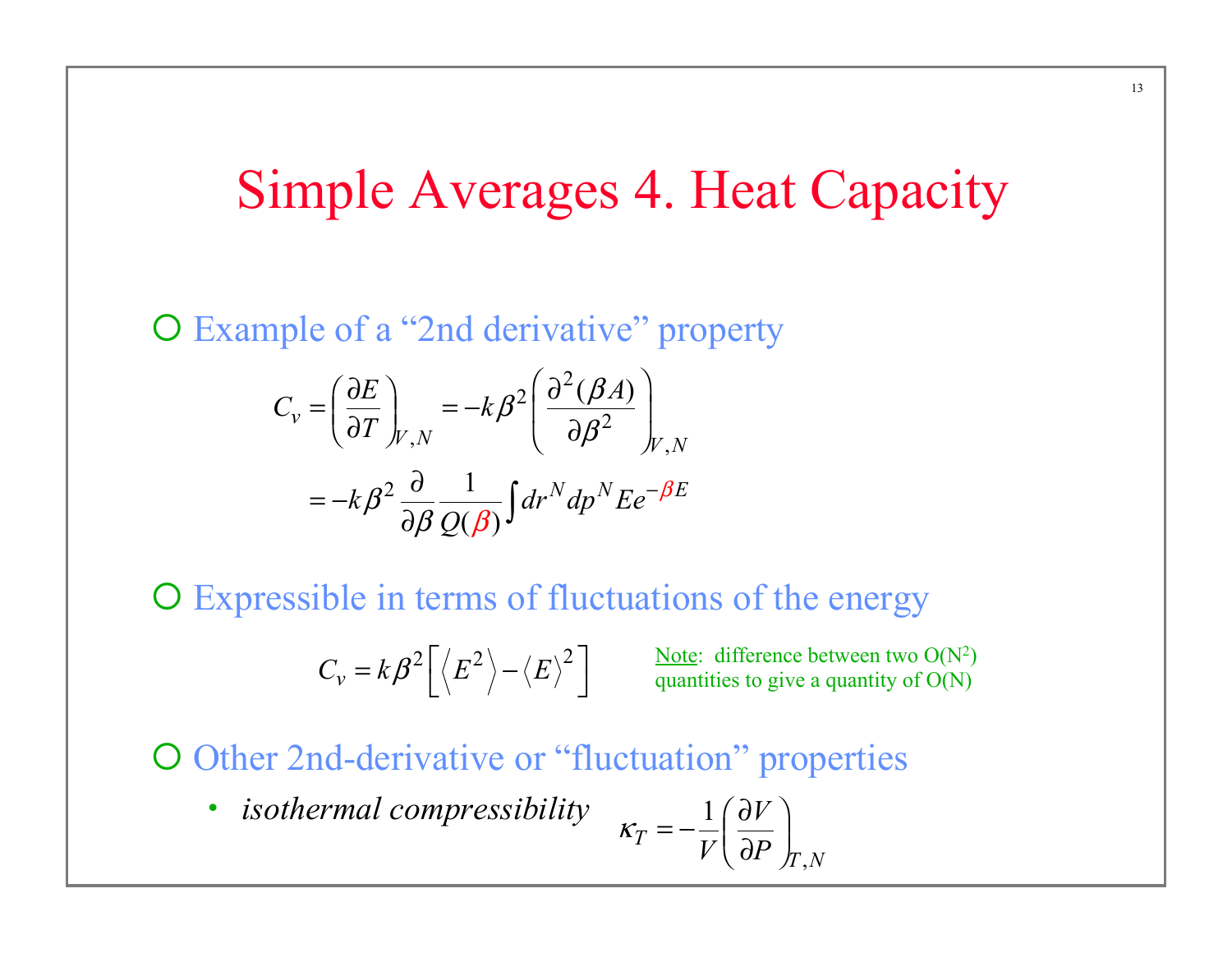### (Not) Simple Averages 5. Free Energy

O Free energy given as partition-function integral

$$
e^{-\beta A} = Q
$$
  
=  $\frac{1}{h^{3N}N!} \int dp^N dr^N e^{-\beta E}$ 

O Impossible to evaluate

- *Even numerically!*
- *Click here for an applet demonstrating the difficulty*

O Free energy involves properties of entire ensemble

- *No value associated with a single member of ensemble*
- *For example, the size of (number of members in) the ensemble*

 $\overline{O}$  The trick is to settle for computing free-energy differences O Return to this topic later in course